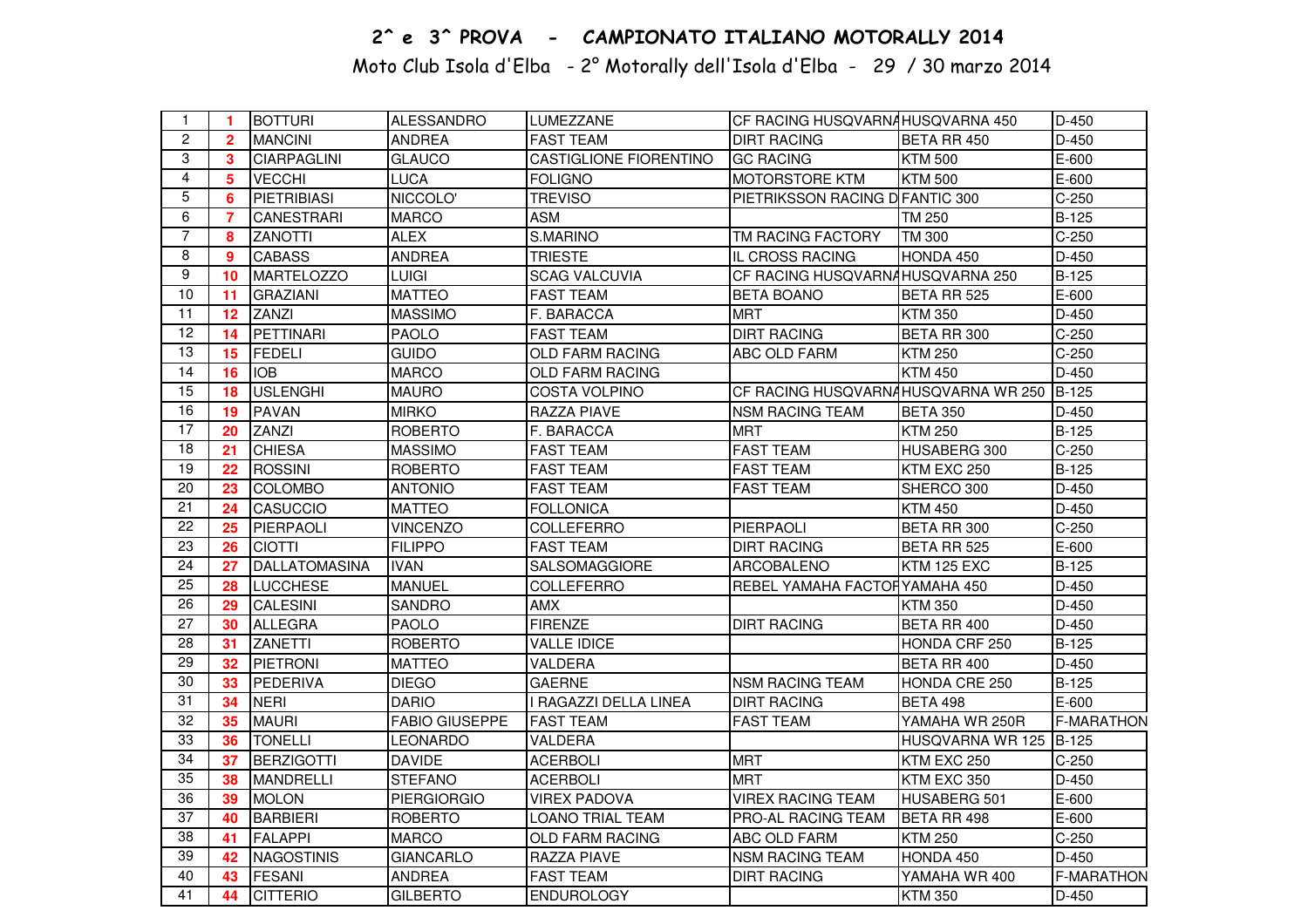| 42              | 45  | <b>METELLI</b>                 | <b>LIVIO</b>        | <b>GARDONE VT</b>         | AFRICA DREAM RACING HUSQVARNA WR 450 D-450   |                       |                     |
|-----------------|-----|--------------------------------|---------------------|---------------------------|----------------------------------------------|-----------------------|---------------------|
| 43              | 46  | <b>CONTARIN</b>                | <b>FABRIZIO</b>     | DUE RUOTE CLASSICHE       | <b>DRIFT RACING TEAM</b>                     | HONDA CRF 450         | $D-450$             |
| 44              | 47  | <b>COSENTINO</b>               | <b>ANDREA</b>       | SAHARA PROJECT            | <b>BRIGANTI</b>                              | KTM EXC 300           | <b>F-MARATHON</b>   |
| 45              | 48  | <b>MALAGUTI</b>                | <b>MASSIMO</b>      | <b>AMX</b>                | <b>BOLOGNESI</b>                             | <b>KTM 300</b>        | $C-250$             |
| 46              | 49  | <b>MAGNINI</b>                 | <b>BERNARDO</b>     | A. M. COLLI FIORENTINI    | <b>TEN MOTORSPORT</b>                        | SUZUKI RMX 450        | D-450               |
| 47              | 50  | <b>COTTI</b>                   | <b>MICHELE</b>      | <b>AMX</b>                | SASSOLI                                      | HONDA CRF450X         | D-450               |
| 48              | 51  | <b>ZANONI</b>                  | <b>DAVIDE</b>       | <b>VALLE IDICE</b>        |                                              | <b>TM FI 250</b>      | B-125               |
| 49              | 52  | PRAZZOLI                       | <b>MASSIMO</b>      | OLD FARM RACING           | ABC OLD FARM                                 | <b>KTM 250</b>        | B-125               |
| 50              | 53  | IMONTANI                       | <b>GIOVANNI</b>     | <b>SALSOMAGGIORE</b>      | ARCOBALENO                                   | <b>BETA</b>           | D-450               |
| 51              | 54  | <b>FASOLA</b>                  | <b>FABIO</b>        | <b>FFASOLA</b>            |                                              | <b>KTM 350</b>        | D-450               |
| 52              | 55  | <b>ATHANASOULOPOUDIMITRIOS</b> |                     |                           | <b>SERRES RALLY</b>                          | <b>BETA 450</b>       | D-450               |
| 53              | 56  | <b>CHATZIMICHALIS</b>          | <b>KONSTANTINOS</b> |                           | <b>SERRES RALLY</b>                          | <b>BETA 450</b>       | $D-450$             |
| 54              | 81  | <b>MAGNANI</b>                 | <b>FILIPPO</b>      | <b>TITANO</b>             | RIEJU RACIN TEAM                             | RIEJU RMT 50 COMP.    | ΙA                  |
| 55              | 82  | <b>VIGANI</b>                  | <b>GIACOMO</b>      | <b>SANTHIA</b>            | PROGETTO GIOVANI                             | HM CRE F125           | A                   |
| 56              | 83  | <b>LOMBARDI</b>                | <b>MICHELE</b>      | <b>OLD FARM RACING</b>    | ABC OLD FARM                                 | <b>FANTIC 50</b>      | A                   |
| 57              | 91  | <b>SPOLETINI</b>               | VALENTINA           | <b>OLD FARM RACING</b>    | ABC OLD FARM                                 | <b>KTM 125</b>        | <b>AF-FEMMINILI</b> |
| 58              | 92  | <b>BURIOLI</b>                 | <b>ERIKA</b>        | F.BARACCA                 | PIETRIKSSON RACING DHUSQVARNA TE 310         |                       | <b>AF-FEMMINILI</b> |
| 59              | 93  | <b>GHIONE</b>                  | <b>SERENA</b>       | <b>OLD FARM RACING</b>    | <b>MRT</b>                                   | <b>KTM 350</b>        | <b>AF-FEMMINILI</b> |
| 60              | 94  | <b>GASPERI</b>                 | <b>FRANCESCA</b>    | <b>BERGAMO</b>            |                                              | <b>KTM 350</b>        | <b>AF-FEMMINILI</b> |
| 61              | 101 | <b>BONATO</b>                  | <b>ROBERTO</b>      | <b>VIREX PADOVA</b>       |                                              | <b>KTM 250 EXC</b>    | B-125               |
| 62              | 102 | <b>ANGHILERI</b>               | <b>EUFRASIO</b>     | <b>PARINI</b>             | <b>MTG</b>                                   | YAMAHA 125            | $B-125$             |
| 63              | 103 | <b>MADONNA</b>                 | <b>ALESSANDRO</b>   | VALLESCRIVIA              | <b>BARBONI URLANTI</b>                       | YAMAHA WRF 250        | $B-125$             |
| 64              | 104 | <b>GANGI</b>                   | <b>LEONARDO</b>     | CAIRO                     | PROGETTO GIOVANI MOKTM EXC 125               |                       | <b>B-125</b>        |
| 65              | 105 | <b>SILANUS</b>                 | <b>BRUNO</b>        | DON BOSCO ARENZANO        | <b>B.S. RACING</b>                           | <b>HONDA CRFX 250</b> | $B-125$             |
| 66              | 106 | <b>FRANCESCUT</b>              | <b>ENNIO</b>        | PEDEMONTANO               | MICHELUZ RT                                  | <b>KTM 125</b>        | $B-125$             |
| 67              | 107 | <b>GIORGI</b>                  | <b>DAVIDE</b>       | <b>NICO MARTINELLI</b>    | FREERACING Progetto gi KTM 125               |                       | <b>B-125</b>        |
| 68              | 108 | CARU'                          | <b>ALBERTO</b>      | <b>ENDUROLOGY</b>         |                                              | KTM EXCF 250          | $B-125$             |
| 69              | 109 | <b>BOZ</b>                     | <b>GUIDO</b>        | PEDEMONTANO               | MICHELUZ RACING TEAN HUSABERG FE 250         |                       | <b>B-125</b>        |
| 70              | 110 | <b>CARLON</b>                  | <b>STEFANO</b>      | PEDEMONTANO               | MICHELUZ RACING TEANHONDA CRF 250            |                       | $B-125$             |
| 71              | 111 | <b>CESTARO</b>                 | <b>STEFANO</b>      | <b>OLD FARM RACING</b>    | ABC RALLY ACTION                             | <b>KTM 125</b>        | B-125               |
| 72              | 112 | <b>STIGLIANO</b>               | <b>GIOVANNI</b>     | <b>BELLINZAGO</b>         | PRO-AL RACING TEAM                           | M. TRADINGH 250       | B-125               |
| 73              | 113 | <b>BERTOLAMI</b>               | <b>ANDREA</b>       | <b>PORCIA</b>             |                                              | HONDA HM 250          | B-125               |
| 74              | 114 | <b>PAGANI</b>                  | CESARE              | <b>SALSOMAGGIORE</b>      | <b>ARCOBALENO</b>                            | <b>KTM 250 EXC</b>    | B-125               |
| 75              | 115 | <b>VITTADINI</b>               | <b>STEFANO</b>      | <b>ENDUROLOGY</b>         |                                              | KTM EXC 250           | $B-125$             |
| $\overline{76}$ | 116 | <b>TAVERNARI</b>               | <b>LUCA</b>         | <b>NICO MARTINELLI</b>    | <b>FREERACING</b>                            | <b>KTM 250</b>        | B-125               |
| 77              | 117 | FERRETTI                       | <b>FILIPPO</b>      | VALDERA                   |                                              | <b>KTM 125</b>        | <b>B-125</b>        |
| 78              |     | 118 BROGNOLI                   | <b>IVAN</b>         | <b>NICO MARTINELLI</b>    | PROGETTO GIOVANI MO HUSQVARNA TE 125         |                       | <b>B-125</b>        |
| 79              | 119 | <b>MICCO</b>                   | <b>STEFANO</b>      | <b>ENDUROLOGY</b>         |                                              | HONDA CRF250          | $B-125$             |
| 80              | 120 | FERZOLA                        | <b>STEFANO</b>      | OLD FARM RACING           |                                              | KTM EXCF 250          | $B-125$             |
| 81              | 121 | <b>DALL'OCA</b>                | LUCA                | <b>GILERA CLUB ARCORE</b> | <b>OLD FARM</b>                              | YAMAHA WRF 250        | $B-125$             |
| 82              | 201 | <b>COMPAGNONI</b>              | <b>DAVIDE</b>       | <b>SEBINO</b>             | <b>EXTREME VALTELLINA</b>                    | HUSQUARNA TE 300      | $C-250$             |
| 83              | 202 | <b>PORRO</b>                   | <b>ALDO</b>         | 100 TORRI ALBA            |                                              | HUSABERG 250          | $C-250$             |
| 84              | 203 | SPINONI                        | <b>ANDREA</b>       | <b>OLD FARM RACING</b>    | ABC OLD FARM                                 | KTM EXC 300           | $C-250$             |
| 85              | 204 | <b>BARBIERI</b>                | <b>FULVIO</b>       | LOANO TRIAL TEAM          | PRO-AL RACING TEAM                           | BETA RR 250           | $C-250$             |
| 86              | 205 | <b>DEGLI INNOCENTI</b>         | <b>ERMANNO</b>      | CASALFIUMANESE            | AFRICA DREAM RACING HUSQVARNA 300            |                       | $C-250$             |
| 87              | 206 | <b>CUOGHI</b>                  | <b>CLAUDIO</b>      | <b>SCUDERIA DOLOMITI</b>  | AFRICA DREAM RACING FANTIC CABALLERO 2 C-250 |                       |                     |
| 88              | 207 | <b>BALLARINI</b>               | <b>GIULIO</b>       | <b>DOGLIANI</b>           | AFRICA DREAM RACING KTM 300                  |                       | $C-250$             |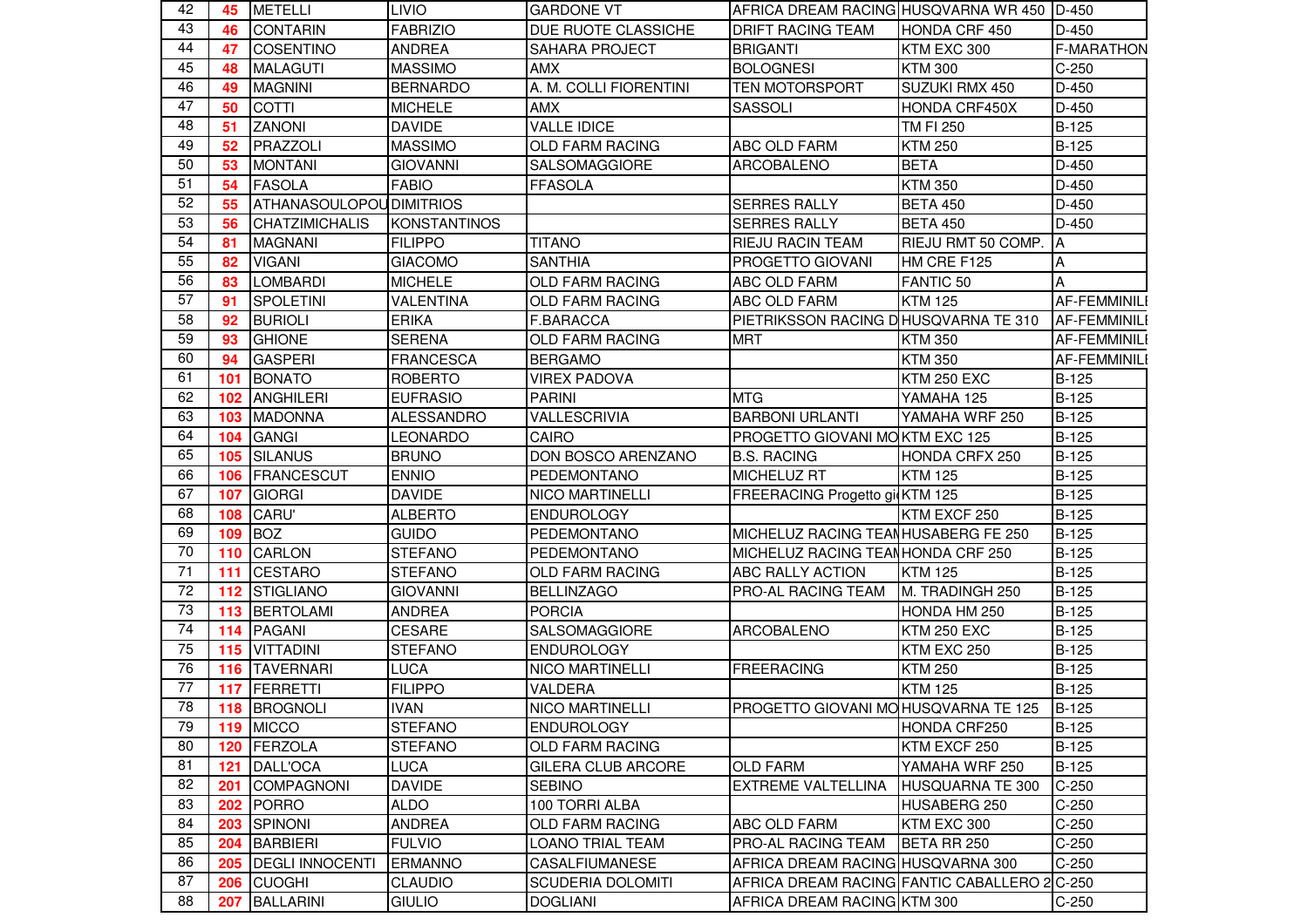| 89  |     | 208 RINONE         | <b>ANDREA</b>          | <b>DOGLIANI</b>                | AFRICA DREAM RACING BETA RR 250 |                          | $C-250$ |
|-----|-----|--------------------|------------------------|--------------------------------|---------------------------------|--------------------------|---------|
| 90  | 209 | <b>MAURI</b>       | <b>ALBERTO</b>         | <b>FAST TEAM</b>               | <b>FAST TEAM</b>                | <b>KTM300</b>            | $C-250$ |
| 91  | 210 | <b>BERRINI</b>     | <b>FABRIZIO</b>        | <b>FAST TEAM</b>               | <b>FAST TEAM</b>                | <b>KTM 250</b>           | $C-250$ |
| 92  | 211 | <b>SANDRONE</b>    | LORENZO                | <b>OLD FARM RACING</b>         | ABC RALLY ACTION                | FANTIC 300               | $C-250$ |
| 93  | 212 | <b>CAVICCHI</b>    | <b>EUGENIO</b>         | <b>DELLA SUPERBA</b>           | <b>B.S. RACING</b>              | BETA RR 300              | $C-250$ |
| 94  | 213 | <b>SEMINARA</b>    | CARLO                  | <b>BIBIONE BB1</b>             | <b>CROSSPARTS</b>               | <b>KTM 300</b>           | $C-250$ |
| 95  | 214 | <b>SAVINI</b>      | <b>MIRCO</b>           | <b>SAHARA PROJECT</b>          |                                 | FANTIC CABALLERO 3 C-250 |         |
| 96  | 215 | <b>DI VINCENZO</b> | <b>FABRIZIO</b>        | <b>SAHARA PROJECT</b>          |                                 | <b>BETA 300</b>          | $C-250$ |
| 97  | 216 | <b>CAMPIONE</b>    | <b>VINCENZO</b>        | <b>ENDUROLOGY</b>              |                                 | KTM EXC 300              | $C-250$ |
| 98  | 217 | <b>LUINI</b>       | <b>GIORGIO</b>         | <b>ARTIGLIO</b>                |                                 | <b>TM 300</b>            | $C-250$ |
| 99  | 218 | DALLE MULE         | <b>LADIS</b>           | <b>LA MARCA TV</b>             | <b>NSM RACING TEAM</b>          | <b>BETA 300</b>          | $C-250$ |
| 100 | 219 | <b>COLMAGRO</b>    | RENATO PAOLO           | <b>RAZZA PIAVE</b>             | <b>NSM RACING TEAM</b>          | GAS GAS EC 300           | $C-250$ |
| 101 | 220 | <b>SANDRI</b>      | <b>STEFANO</b>         | <b>ALPIMOTO CLUB</b>           | <b>HUNT'S ROAD CUSTOM</b>       | <b>KTM300</b>            | $C-250$ |
| 102 | 301 | <b>TORTORA</b>     | <b>PAOLO</b>           | <b>ISOLA D'ELBA</b>            |                                 | HUSQVARNA TE 310         | $D-450$ |
| 103 | 302 | <b>TONETTI</b>     | NICOLA FRANCESC TROLLS |                                |                                 | <b>KTM 350</b>           | D-450   |
| 104 | 303 | <b>FASANI</b>      | <b>STEFANO</b>         | <b>DOGLIANI</b>                | <b>BOANO RACING</b>             | BETA RR 400              | D-450   |
| 105 | 304 | <b>MATTIAUDA</b>   | <b>ENZO</b>            | OFF ROAD 2000                  | <b>BOANO RACING</b>             | HUSQVARNA 450            | D-450   |
| 106 | 305 | <b>BATONI</b>      | <b>ADRIANO</b>         | VALDERA                        |                                 | HUSQVARNA 450            | D-450   |
| 107 | 306 | <b>FERRONI</b>     | <b>SERGIO</b>          | <b>ARTIGLIO</b>                |                                 | <b>KTM 350</b>           | D-450   |
| 108 | 307 | <b>CAMURRI</b>     | <b>MASSIMO</b>         | <b>OLD FARM RACING</b>         | ABC OLD FARM                    | <b>KTM 350</b>           | D-450   |
| 109 | 308 | <b>MONTANUCCI</b>  | <b>ALESSANDRO</b>      | <b>ENDURO FRATTA OFFROAD</b>   |                                 | HUSQVARNA TE 310         | D-450   |
| 110 | 309 | <b>GASTALDO</b>    | <b>ROBERTO</b>         | <b>VALLE IDICE</b>             |                                 | HUSQVARNA FE 450         | $D-450$ |
| 111 | 310 | <b>STANCARI</b>    | <b>UGO</b>             | <b>VALLE SCRIVIA</b>           | <b>DIRT RACING</b>              | <b>BETA 450</b>          | D-450   |
| 112 | 311 | <b>MOLINERIS</b>   | <b>MARCO</b>           | <b>CENTO TORRI ALBA</b>        |                                 | HONDA CRXF 450           | D-450   |
| 113 | 312 | RUSSO              | <b>MARCO</b>           | <b>AMX</b>                     |                                 | HONDA CRF 450            | D-450   |
| 114 | 313 | <b>DELMASTRO</b>   | <b>MARCO</b>           | <b>AMX</b>                     |                                 | HONDA CRF 450            | D-450   |
| 115 | 314 | LOPRETE            | <b>ALESSIO</b>         | <b>MOTORACING TOLFA</b>        |                                 | BETA RR 450              | D-450   |
| 116 |     | 315 VISCHI         | <b>GIANMARIA</b>       | OLD FARM RACING                | <b>CELLULAR LINE</b>            | HONDA CRF 450X           | D-450   |
| 117 | 316 | PORRO              | <b>EDOARDO</b>         | <b>DOGLIANI</b>                |                                 | HUSABERG 450             | D-450   |
| 118 | 317 | <b>CORBARI</b>     | <b>FEDERICO</b>        | <b>ENDUROLOGY</b>              |                                 | HONDA HM 450 R           | D-450   |
| 119 | 318 | <b>ZAMBELLI</b>    | <b>ANDREA</b>          | <b>AMX</b>                     | <b>BOLOGNESI</b>                | YAMAHA WR 450            | D-450   |
| 120 | 319 | <b>BELLINI</b>     | <b>PAOLO</b>           | <b>AMX</b>                     |                                 | BETA RR 450              | D-450   |
| 121 | 320 | <b>MANCA</b>       | <b>MAURIZIO</b>        | <b>ALFIERI VITTORIO</b>        | PRO-AL RACING TEAM              | YAMAHA 450               | D-450   |
| 122 | 321 | <b>ZORLONI</b>     | <b>ALBERTO</b>         | <b>PARINI</b>                  | PRO-AL RACING TEAM              | YAMAHA WR 450            | D-450   |
| 123 | 322 | <b>GIGLIARELLI</b> | <b>GIACOMO</b>         | PONTE S.GIOVANNI               |                                 | HUSABERG 450             | D-450   |
| 124 | 323 | <b>ZAGO</b>        | <b>CLAUDIO</b>         | CASALFIUMANESE                 | AFRICA DREAM RACING KTM 350     |                          | D-450   |
| 125 |     | 324 BRUSSICH       | <b>AURELIO</b>         | <b>VOLANO</b>                  | AFRICA DREAM RACING KTM 450     |                          | D-450   |
| 126 | 325 | PROCACCINI         | <b>ALFREDO</b>         | <b>D'IPPOLITO RACING SPORT</b> | CINGHIALI MAREMMANI KTM 450     |                          | D-450   |
| 127 | 326 | <b>VANNUCCHI</b>   | <b>CLAUDIO</b>         | CASTEL DEL PINO                | CINGHIALI MAREMMANI BETA RR 400 |                          | D-450   |
| 128 | 327 | VALSECCHI          | ANDREA                 | <b>FAST TEAM</b>               | <b>FAST TEAM</b>                | HONDA CRF 450            | D-450   |
| 129 | 328 | <b>MACCAGNO</b>    | <b>MARCELLO</b>        | TIGULLIO MOTOR CLUB            |                                 | YAMAHA WR450F            | D-450   |
| 130 | 329 | <b>SIRZA</b>       | <b>PAOLO</b>           | <b>TRIESTE</b>                 |                                 | <b>KTM 350</b>           | D-450   |
| 131 | 330 | <b>MICHELOTTI</b>  | PAOLO                  | <b>TITANO</b>                  | <b>MRT</b>                      | <b>KTM 450</b>           | $D-450$ |
| 132 | 331 | <b>SALUCCI</b>     | <b>DOMENICO</b>        | <b>ACERBOLI</b>                | <b>RMT</b>                      | <b>KTM 450</b>           | $D-450$ |
| 133 | 332 | <b>VITALI</b>      | <b>RICCARDO</b>        | ASM                            |                                 | HUSQVARNA 450            | D-450   |
| 134 | 333 | BARBI              | <b>EMILIO</b>          | <b>ENDUROLOGY</b>              |                                 | <b>KTM 350</b>           | D-450   |
| 135 |     | 334 DELL'AMICO     | <b>ANDREA</b>          | VALDERA                        |                                 | HONDA CRF 300X           | D-450   |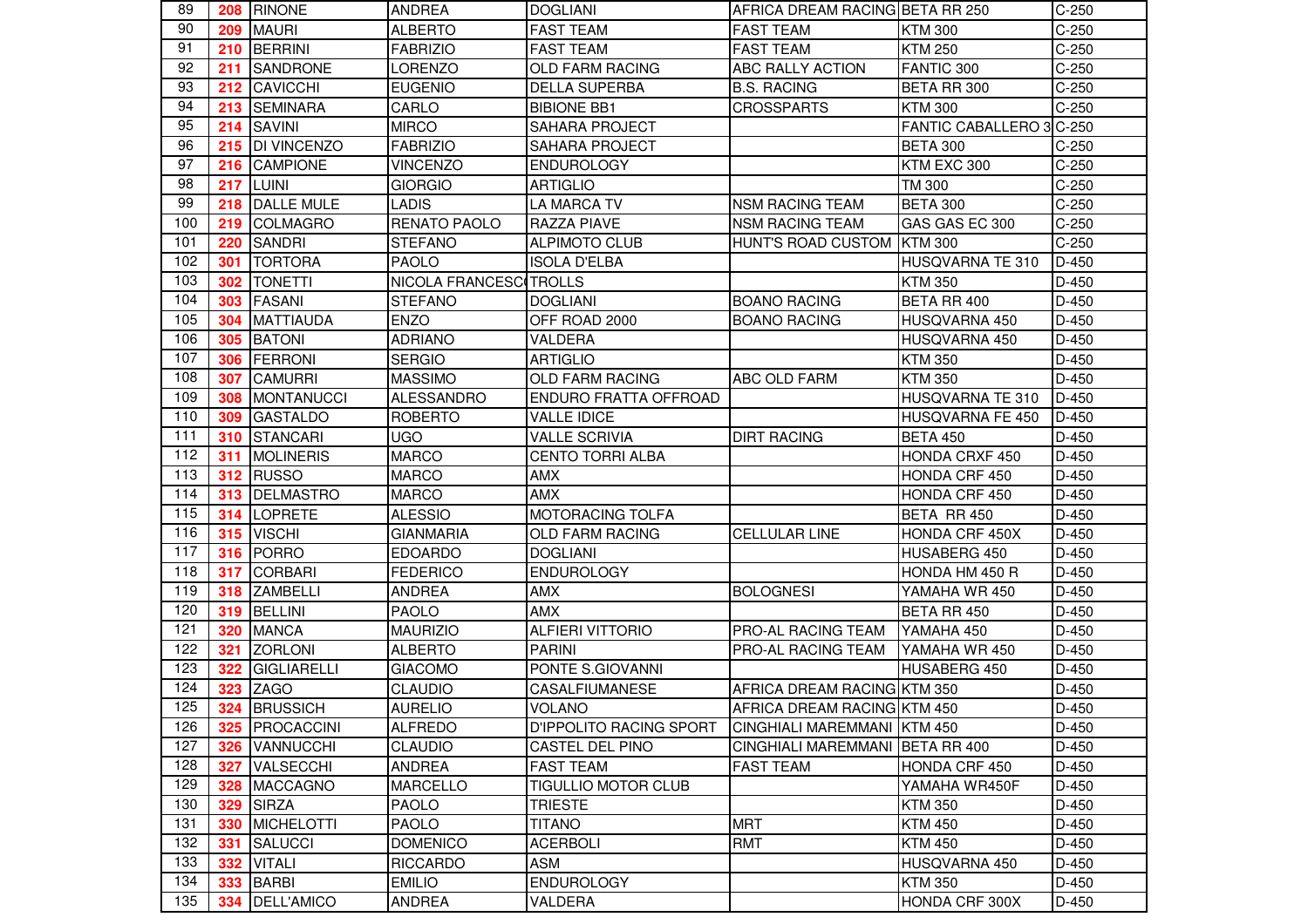| 136 |     | <b>335 LANCI</b>    | <b>MASSIMO</b>            | <b>MONTEFELTRO</b>         |                                     | BETA 350                       | D-450             |
|-----|-----|---------------------|---------------------------|----------------------------|-------------------------------------|--------------------------------|-------------------|
| 137 | 336 | <b>COMINARDI</b>    | <b>DAVIDE</b>             | <b>GARDONE VT</b>          | AFRICA DREAM RACING YAMAHA WR 450   |                                | D-450             |
| 138 | 337 | <b>GIACHETTI</b>    | WILLY                     | <b>ENDUROLOGY</b>          |                                     | <b>HONDA CRF 450</b>           | D-450             |
| 139 | 338 | OLIVETTO            | <b>MATTEO</b>             | OTR FACTORY TEAM           | ABC RALLY ACTION                    | <b>BETA RR 450</b>             | D-450             |
| 140 | 339 | <b>VEGGETTI</b>     | UMBERTO FERRUC ENDUROLOGY |                            |                                     | <b>KTM 350</b>                 | D-450             |
| 141 | 340 | <b>SCIARINI</b>     | <b>MARCO</b>              | <b>OLD FARM RACING</b>     | <b>ABC OLD FARM</b>                 | HONDA CRF 300                  | D-450             |
| 142 | 341 | <b>TONIOLO</b>      | LORENZO                   | <b>MERCALLO</b>            |                                     | <b>BETA 400</b>                | D-450             |
| 143 | 342 | <b>ZECCA</b>        | <b>GIOVANNI</b>           | SALSOMAGGIORE              | ARCOBALENO                          | <b>KTM 450</b>                 | D-450             |
| 144 | 343 | <b>GHIRELLI</b>     | <b>MORENO</b>             | SALSOMAGGIORE              | <b>ARCOBALENO</b>                   | <b>KTM 450</b>                 | D-450             |
| 145 | 344 | <b>DEL MARCO</b>    | <b>EZIO</b>               | SALSOMAGGIORE              | <b>ARCOBALENO</b>                   | KTM EXC 450                    | D-450             |
| 146 | 345 | <b>PACIFICI</b>     | <b>MAURO</b>              | <b>RAZZA PIAVE</b>         | <b>NSM RACING TEAM</b>              | BETA RR 400                    | D-450             |
| 147 | 346 | <b>MEYER</b>        | <b>HERMANN</b>            | <b>OLD FARM RACING</b>     | <b>ABC OLD FARM</b>                 | <b>KTM 350</b>                 | D-450             |
| 148 | 347 | <b>BERTOLDI</b>     | <b>ALBERTO</b>            | <b>OLD FARM RACING</b>     | <b>GARDA BIKERS</b>                 | HUSQVARNA 350                  | D-450             |
| 149 | 348 | <b>CAMPIGOTTO</b>   | <b>FRANCO</b>             | <b>SCUDERIA DOLOMITI</b>   |                                     | HONDA CRF 450X                 | $D-450$           |
| 150 | 349 | <b>FACINCANI</b>    | <b>STEFANO</b>            | <b>SCUDERIA DOLOMITI</b>   | HELLAS 1903                         | <b>BETA 400</b>                | D-450             |
| 151 | 350 | <b>ASTORI</b>       | <b>GIANERNESTO</b>        | <b>OLD FARM RACING</b>     | <b>ABC RALLY ACTION</b>             | <b>KTM 450</b>                 | D-450             |
| 152 | 351 | <b>TARRICONE</b>    | <b>FRANCESCO</b>          | <b>OLD FARM RACING</b>     | <b>ABC RALLY ACTION</b>             | <b>BETA 450</b>                | D-450             |
| 153 | 352 | <b>ANTINUCCI</b>    | <b>MARCO</b>              | <b>SANGEMINI</b>           | SAN GEMINI RACING TEABETA RR 450    |                                | D-450             |
| 154 | 353 | <b>CORRADI</b>      | <b>MARCELO</b>            | <b>FIRENZE</b>             | <b>DIRT RACING</b>                  | <b>BETA RACING 450</b>         | D-450             |
| 155 | 354 | <b>BIONDI</b>       | TOMMASO                   | CASTEL DEL PIANO           | <b>DIRT RACING</b>                  | BETA 450 RR                    | D-450             |
| 156 | 355 | <b>CAROLLO</b>      | <b>ROBERTO</b>            | <b>SCUDERIA DOLOMITI</b>   | HELLAS 1903                         | <b>KTM 400</b>                 | D-450             |
| 157 | 356 | <b>MELCHIORI</b>    | <b>MAURIZIO</b>           | <b>ENDUROLOGY</b>          |                                     | <b>KTM 350</b>                 | D-450             |
| 158 | 357 | <b>BANDINELLI</b>   | <b>DARIO</b>              | DUE DUE DUE                | <b>DIRT RACING</b>                  | <b>BETA 450</b>                | D-450             |
| 159 | 358 | LAUTI               | <b>MARCO</b>              | <b>OLD FARM RACING</b>     |                                     | KTM EXC 400                    | D-450             |
| 160 | 401 | <b>MANARA</b>       | <b>ENRICO</b>             | <b>CANGURO</b>             | <b>TDR</b>                          | <b>KTM 530</b>                 | E-600             |
| 161 | 402 | <b>TURCHI</b>       | <b>STEFANO</b>            | CASTEL DEL PINO            | CINGHIALI MAREMMANI HUSABERG FE 520 |                                | E-600             |
| 162 | 403 | <b>GRECHI</b>       | <b>LUCA</b>               | CASTELDELPIANO             | CINGHIALI MAREMMANI KTM EXC 530     |                                | $E-600$           |
| 163 | 404 | <b>BAZZANI</b>      | <b>GIUSEPPE</b>           | <b>GARDONE VT</b>          | PATACCA TEAM                        | <b>KTM 500</b>                 | E-600             |
| 164 | 405 | <b>CASCIOLI</b>     | <b>GIANFRANCO</b>         | COLLEFERRO                 |                                     | <b>KTM 500</b>                 | E-600             |
| 165 | 406 | PREVISANI           | <b>FEDERICO</b>           | <b>ENDUROLOGY</b>          |                                     | APRILIA RXV 550                | E-600             |
| 166 | 407 | <b>VEGGETTI</b>     | <b>VITTORIO</b>           | <b>ENDUROLOGY</b>          |                                     | <b>KTM 500</b>                 | E-600             |
| 167 | 408 | PEGORARO            | <b>LUCIANO MARIO</b>      | <b>VALDIBURE PISTOIESE</b> | <b>DIRT RACING</b>                  | BETA RR 498                    | $E-600$           |
| 168 | 501 | <b>PAVONI</b>       | <b>PAOLO</b>              | <b>OLD FARM RACING</b>     | <b>CELLULAR LINE</b>                | KAWASAKI 250                   | <b>F-MARATHON</b> |
| 169 | 502 | <b>CHINAGLIA</b>    | <b>MASSIMO</b>            | <b>OLD FARM RACING</b>     | ABC RALLY ACTION                    | SUZUKI DRZ 400                 | <b>F-MARATHON</b> |
| 170 | 503 | <b>BUTTO'</b>       | <b>FEDERICO</b>           | PEDEMONTANO                | <b>MICHELUZ RT</b>                  | YAMAHA WR 400                  | <b>F-MARATHON</b> |
| 171 | 504 | <b>COVRE</b>        | <b>MARCO</b>              | <b>BRP PORCIA</b>          |                                     | SUZUKI 400 DRZ                 | <b>F-MARATHON</b> |
| 172 |     | 505 CORDELLA        | <b>DAVIDE</b>             | U. S. PERSICETANA          | <b>RIEJU RACIN TEAM</b>             | RIEJU MARATON 125   F-MARATHON |                   |
| 173 |     | 506 MARINI          | <b>MARCO</b>              | <b>BERGAMO</b>             |                                     | HONDA XR 600                   | <b>F-MARATHON</b> |
| 174 | 601 | <b>DEVALLE</b>      | <b>ALESSANDRO</b>         | <b>DOGLIANI</b>            | CELLULAR LINE                       | <b>KTM 950</b>                 | G-1000            |
| 175 | 602 | <b>FIGNANI</b>      | <b>MASSIMILIANO</b>       | OLD FARM RACING            | <b>CELLULAR LINE</b>                | HONDA AT 750                   | $G-1000$          |
| 176 | 603 | <b>DORETTO</b>      | <b>MASSIMO</b>            | AMX                        |                                     | <b>BMW 1200</b>                | $G-1000$          |
| 177 |     | 604 ZANARELLA       | PAOLO ACHILLE             | <b>MERCALLO</b>            |                                     | CAGIVA ELEFANT 750 G-1000      |                   |
| 178 | 701 | <b>SCARONI</b>      | <b>SERGIO</b>             | R.S.77                     |                                     | BETA RR 498                    | <b>SPORT</b>      |
| 179 | 702 | <b>GALANTI</b>      | <b>ALFREDO</b>            | CONTIGLIANO                |                                     | BETA RR 400                    | <b>SPORT</b>      |
| 180 | 703 | <b>FRANCESCHINI</b> | <b>FABIO SAVERIO</b>      | <b>CONTIGLIANO</b>         |                                     | <b>BETA 520</b>                | <b>SPORT</b>      |
| 181 | 704 | <b>ZACCHETTI</b>    | <b>MAURIZIO</b>           | ABBIATE GUAZZONE           |                                     | YAMAHA 450                     | <b>SPORT</b>      |
| 182 | 705 | <b>BONETTI</b>      | <b>FILIPPO</b>            | ABBIATE GUAZZONE           |                                     | SHERCO 300                     | <b>SPORT</b>      |